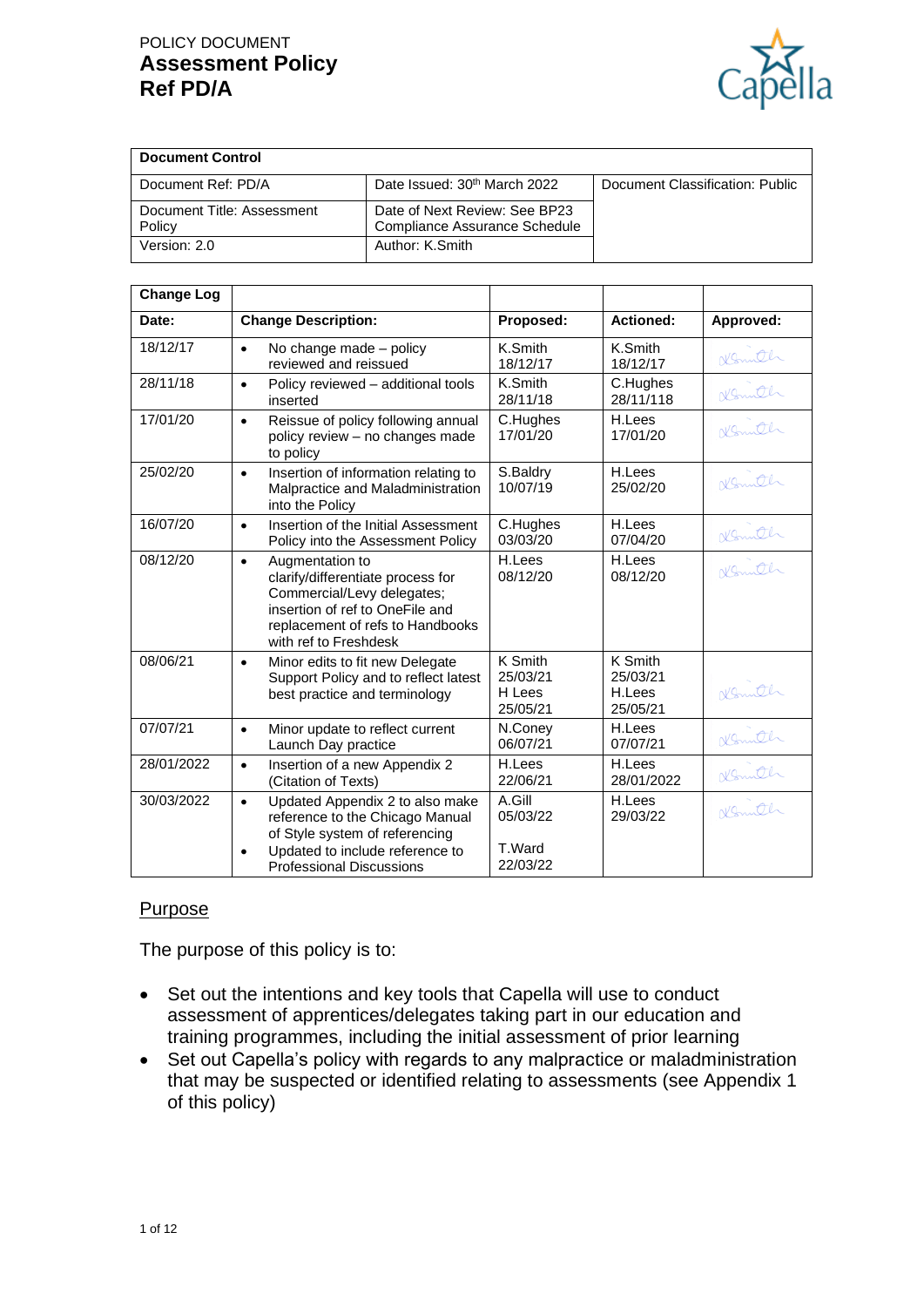

# **Owners**

All Capella Associates will be aware of and work within this policy. The Capella Managing Director will take lead responsibility for deployment of this policy.

### Intent

We aim to ensure that assessments:

- Are valid, reliable, fair and constructive
- Do not advantage or disadvantage any group of apprentices/delegates or individuals
- Incorporate reasonable adjustments and consideration of identified learning support needs to ensure no apprentices/delegates are disadvantaged and all apprentices/delegates are appropriately supported
- Align with awarding body standards (where applicable)
- Are recorded accurately and in a timely manner
- Are aligned to externally published assessment criteria/guidance documents where programmes are linked to national standards

### Tools

*Note: All tools apply in respect of apprenticeship programmes, however not all tools will be utilised for, or relevant to, commercially funded (ie non-levy) programmes.*

Key tools we will use for **Initial Assessment** include:

### *Pre-Launch:*

- 1. Undertaking an Assessment of the apprentice/delegate's current skills, knowledge and behaviours in order to identify:
	- any prior learning
	- any gaps in prior learning and therefore suitability of the programme/level
	- their current/working level for Functional Skills in English and Maths (Baseline Assessment using BKSB)
	- whether the apprentice/delegate needs to study for Functional Skills in English and Maths alongside their apprenticeship/training programme
	- any personal and/or learning challenges/needs that Capella needs to be aware of and to take into account *[Please see the Delegate Support Policy for further details]*

*Note: for apprenticeship programmes the assessment will be undertaken against the requirements of their selected apprenticeship standard.*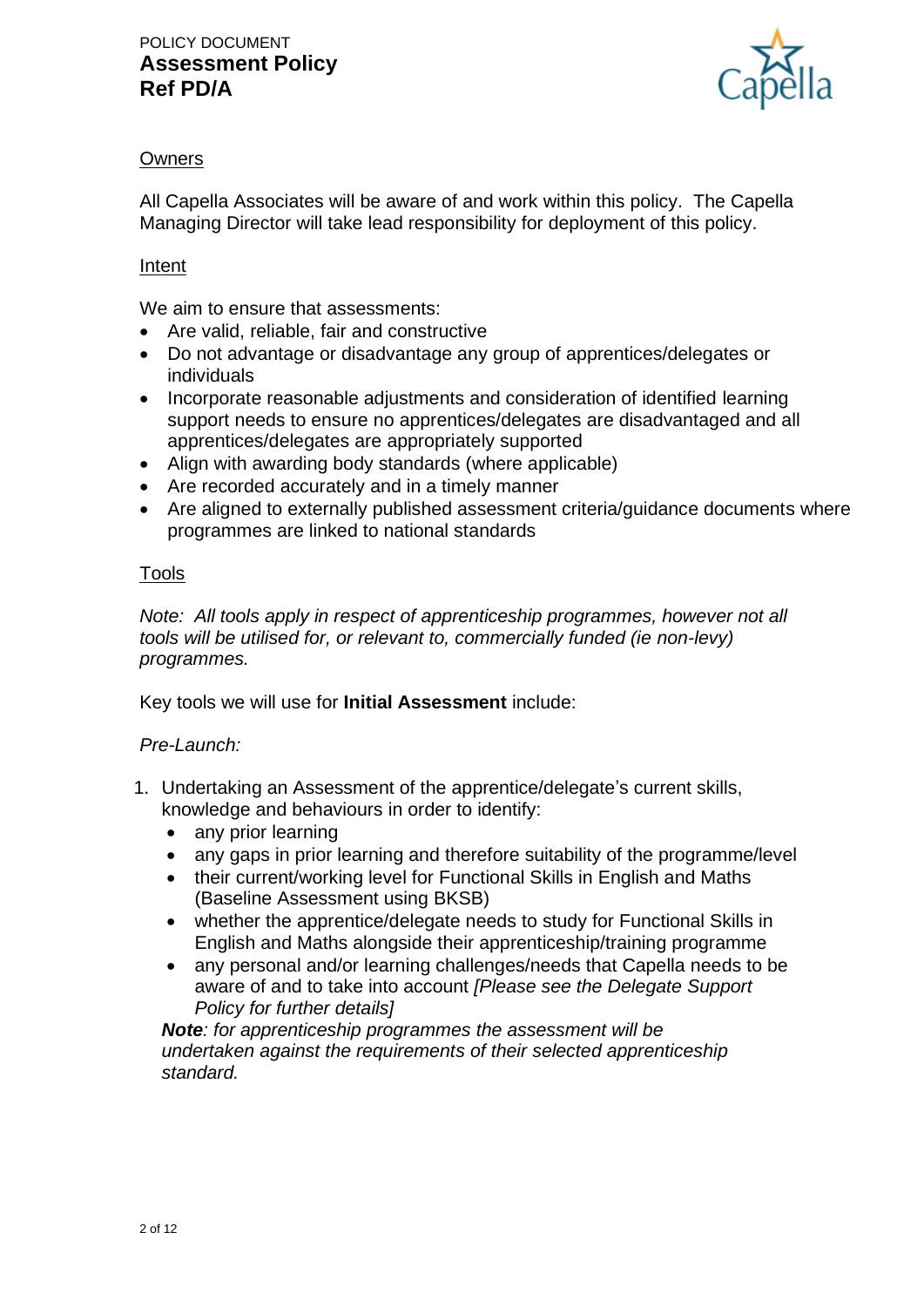# POLICY DOCUMENT **Assessment Policy Ref PD/A**



- 2. Holding a Professional Discussion with each apprentice/delegate and their manager to:
	- jointly complete the assessment of suitability and prior learning
	- consider current job role
	- consider previous training/apprenticeships and work experience
	- consider qualifications and BKSB results
	- identify and analyse any gaps against KSBs in the apprenticeship standard
- 3. Development of an Individual Learning Plan (ILP) for the apprentice/delegate, which is tailored to meet their individual needs, in order to ensure that a stretching programme of learning takes place with Functional Skills embedded throughout. Where apprentices/delegates need to complete/achieve qualifications in Functional Skills the ILP will include delivery details. *Please see the Functional Skills Policy for further details*.
- 4. Providing the apprentice/delegate with clear Joining Instructions for the programme which includes a Learning Styles Questionnaire to help Capella identify each apprentice/delegate's preferred Learning Style.
- 5. Holding a one-to-one call with each apprentice/delegate to assist them in their completion of the enrolment documents and to identify, and obtain evidence of, any learning support needs that they may have (*see Capella's Delegate Support Policy for further information*).

# *Launch Day:*

- 1. Holding a one-to-one session with each apprentice/delegate to discuss issues such as:
	- the results of their Baseline Assessments
	- their education and training experiences
	- what their current job entails
	- their career aspirations
	- their preferred learning styles
	- any learning support needs they may have
- 2. Updating the apprentice/delegate's Individual Learning Plan (ILP) with the information obtained and importing this information into Smart Assessor or OneFile (as applicable). Smart Assessor and OneFile are cloud-based Learning Management Systems that are used by Capella apprentices/delegates to hold key management information eg evidence of learning; written feedback; Off the Job Training; Progress Targets and Progress Trackers.

Key tools we will use for **all assessments after Initial Assessment** include:

- 1. Undertaking regular internal Standardisation meetings using our Standardisation Meeting agenda template (BP26)
- 2. Undertaking regular Standardisation activities with Third Party End Point Assessment Organisations (EPAOs)
- 3. Using data to ensure assessment tools are robust and fair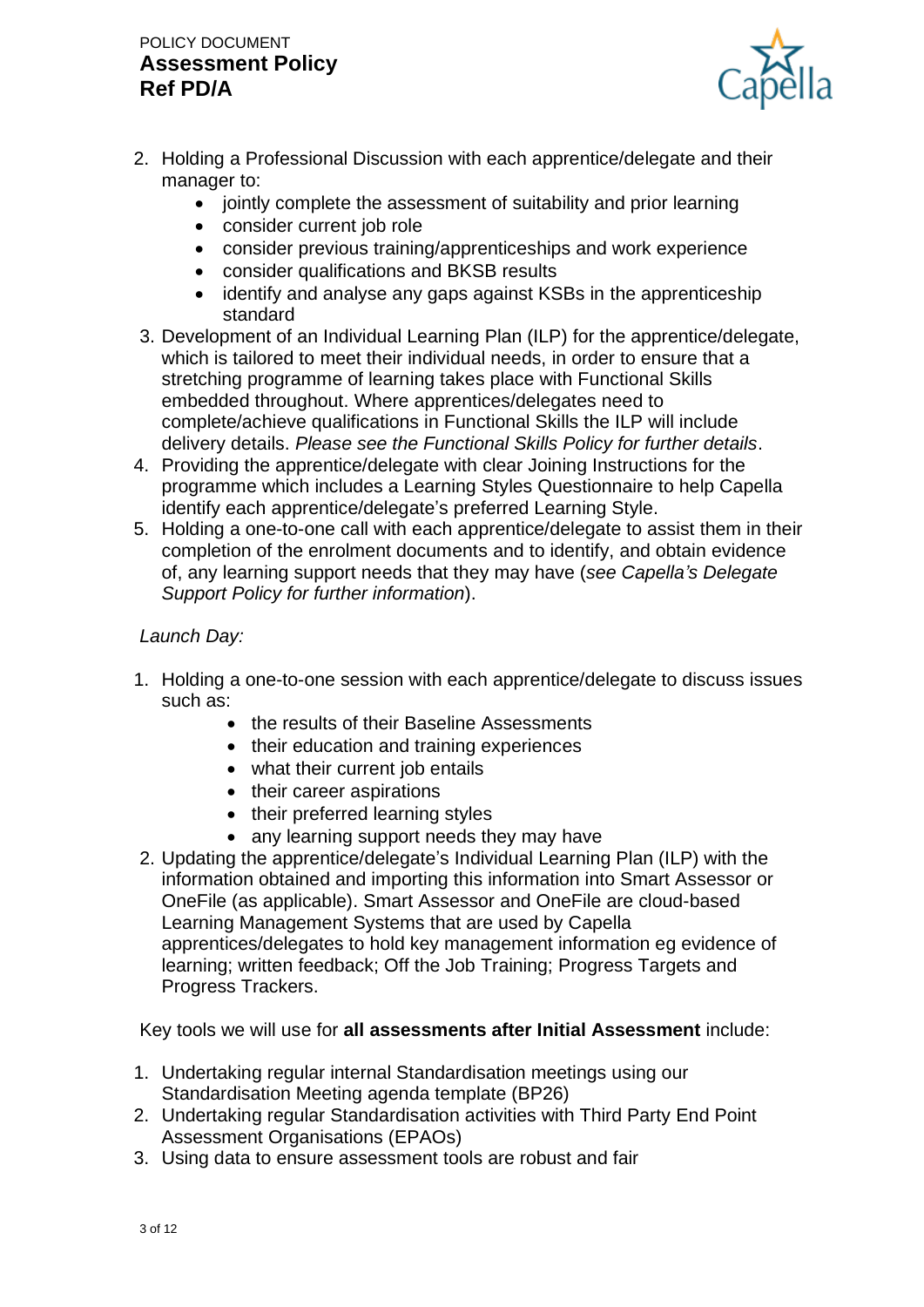# POLICY DOCUMENT **Assessment Policy Ref PD/A**



- 4. Recording and monitoring apprentices'/delegates' progress against their targets in the Capella Tracker or in OneFile (as applicable for the Programme)
- 5. Undertaking regular Associate Contract Reviews (BP16), including Skills Matrix (BP17) Reviews/updates
- 6. Undertaking regular Associate Observations (see Associate Observation Record template – BP24)
- 7. Undertaking sample assessment (up to 100% at Mid and Final Review) by Capella internal verifier
- 8. For apprenticeships only, ensuring that all Apprentices are fully prepared for End Point Assessment (EPA), including:
	- having successfully completed a Mock End Point Assessment including all component parts
	- that the apprentice's ILP is up-to-date
	- that the 20% OTJ requirement has been met
- 9. For programmes linked to a national standard, we will refer to externally published assessment criteria/guidance documents to ensure alignment of Capella gateway assessments
- 10. Ensuring that Capella's Apprenticeship Support Resources [\(https://capellaassociates.freshdesk.com/support/home\)](https://capellaassociates.freshdesk.com/support/home) incorporate a complaints and appeals form so that apprentices/delegates and their employers know how to formally submit a complaint or appeal
- 11. Acting sensitively if reasonable adjustments and consideration of learning support needs are required
- 12. Ensuring that this policy is communicated to Associates during their induction process and each year thereafter, in order to promote the importance of good assessment practice and to ensure all Associates understand their responsibilities
- 13. Ensuring that this policy is communicated to any Capella sub-contractors who are involved in the delivery of training and ensuring that all such persons comply with the policy (or their own policy if it is agreed to be an acceptable alternative)
- 14. Ensuring that Capella's Apprenticeship Support Resources [\(https://capellaassociates.com/apprenticeships-support-resources\)](https://capellaassociates.com/apprenticeships-support-resources) contain information regarding Malpractice and Maladministration so that apprentices/delegates and their Employers are aware of what actions constitute Malpractice and/or Maladministration, and what action may be taken if Malpractice and/or Maladministration are suspected
- 15. Showing apprentices/delegates the appropriate formats to record cited texts and other material or information sources (including websites) and ensuring that delegates are aware of the difference between acceptable and unacceptable practice (*see Appendix 2 for further information regarding citation of texts).*
- 16. Requiring apprentices/delegates to declare that their work is their own and that they have acknowledged any sources that they may have used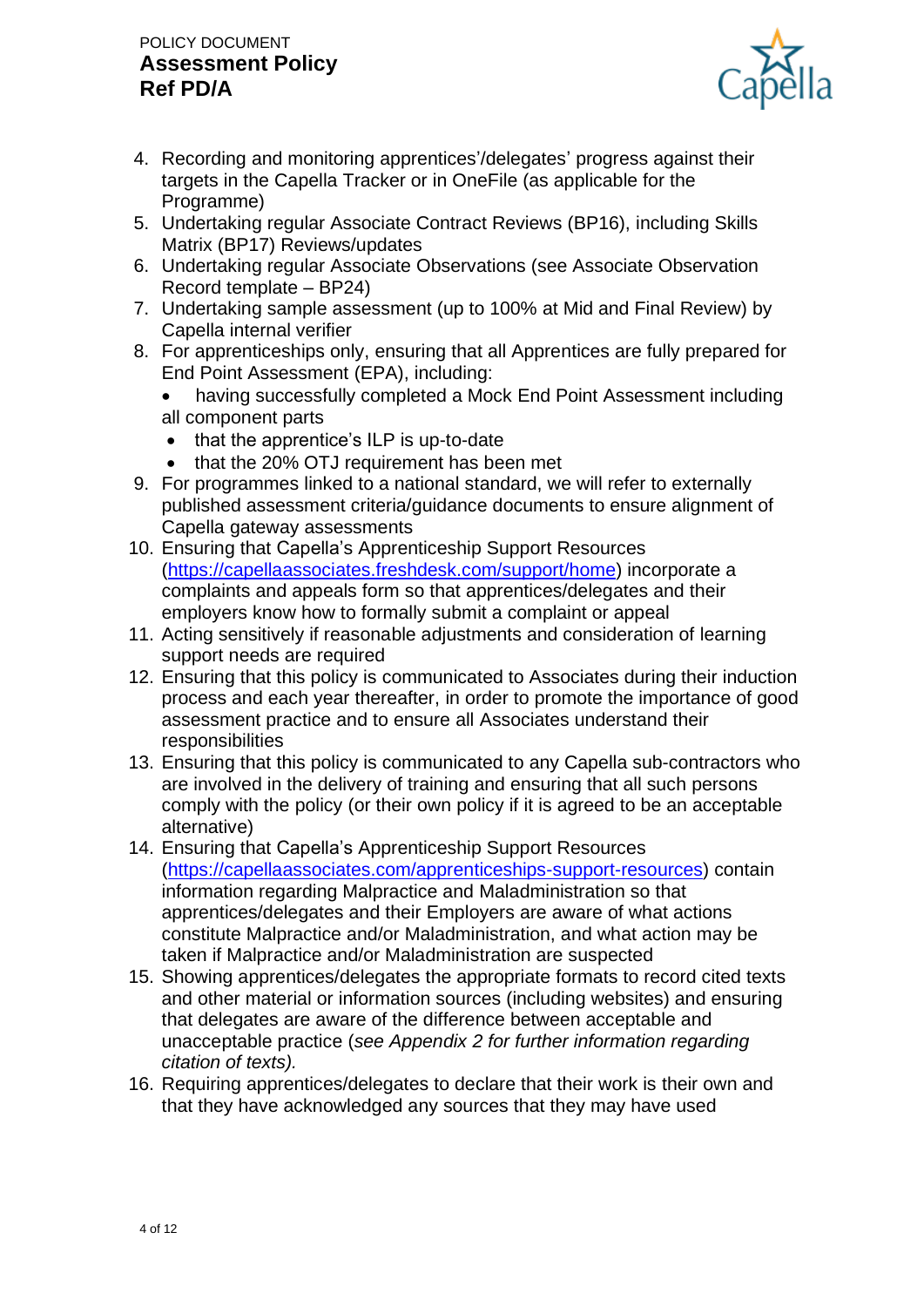

17. Acting swiftly if we suspect any malpractice or maladministration (eg plagiarism, cheating) has occurred (see Appendix 1 of this policy for further details regarding malpractice or maladministration)

#### Review and Updates

This policy will be reviewed every 12 months or in the event of:

- (a) publication of new guidelines/official communications; or
- (b) upon the conclusion of any investigation into any incident of malpractice or maladministration having been reported;

whichever is the sooner.

#### Related Policies

- Capella's Delegate Support Policy
- Capella's Functional Skills Policy
- Capella's Whistleblowing Policy (which covers Incidents of Malpractice that do not relate to Vocational Qualifications)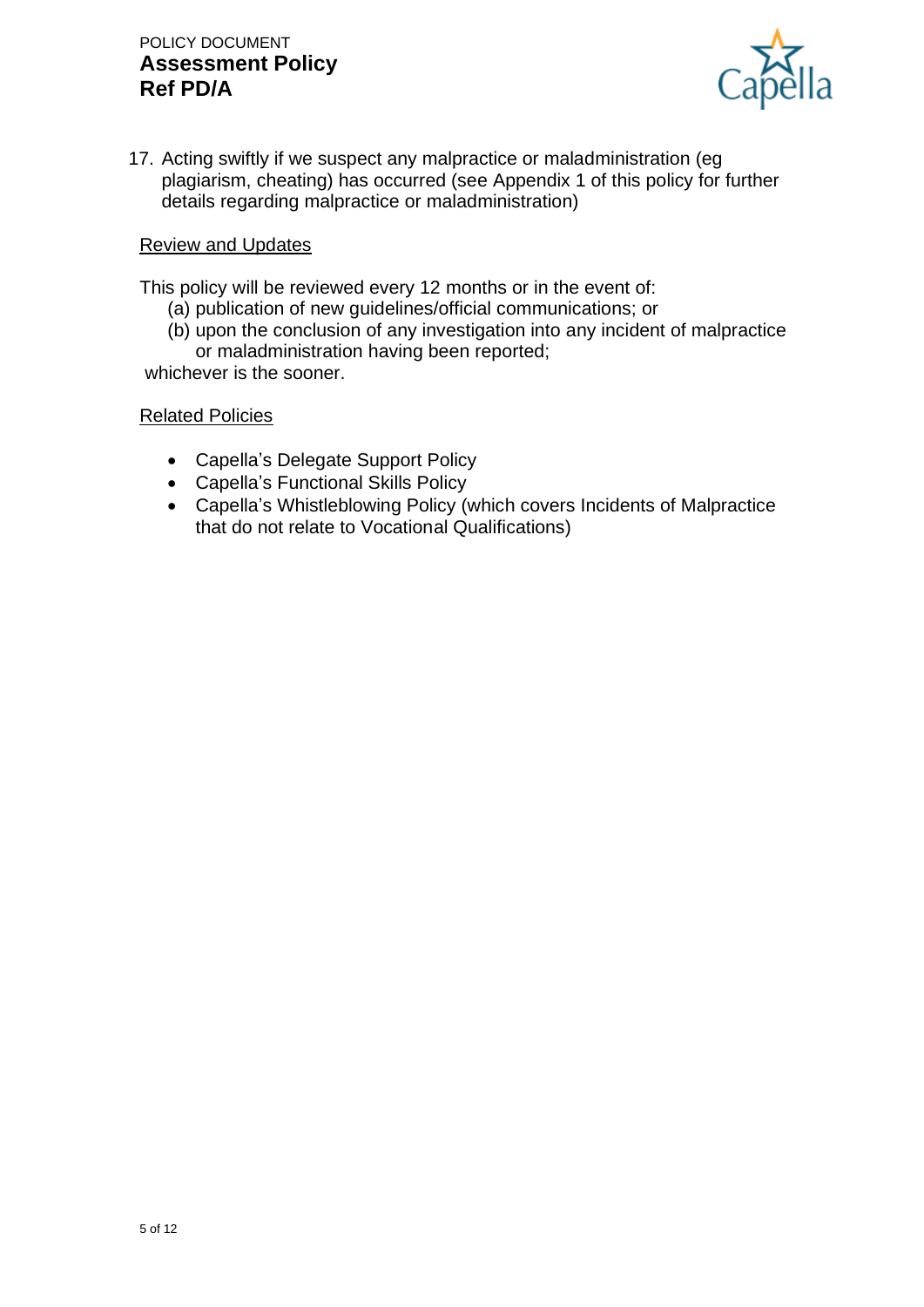

# **Appendix 1 – Malpractice and Maladministration**

Incidents of malpractice and/or maladministration relating to internal and external assessments, assignments and examinations for Vocational Qualifications may:

- adversely affect apprentices/delegates and lead to apprentices/delegates being disadvantaged
- undermine public confidence in the delivery and award of Vocational **Qualifications**
- require costly and time-consuming investigations to be conducted
- cause reputational damage to Capella Associates

It is therefore necessary that incidences of malpractice and/or maladministration relating to Vocational Qualifications are prevented from occurring whenever possible. Where it has not been possible to prevent this it is important that cases of suspected or actual malpractice and/or maladministration are dealt with quickly, thoroughly and effectively.

### **Malpractice**

With regards to Vocational Qualifications, there are two main types of Malpractice that may be encountered, with these being Delegate Malpractice and Trainer/Assessor Malpractice:

### **A) Delegate Malpractice**:

Delegate Malpractice is defined as any action by an apprentice or delegate which has the potential to undermine the integrity and validity of the assessment of the apprentice's or delegate's work.

**Examples of Delegate Malpractice** (*NB: This list is not exhaustive*):

- Plagiarism of any nature (ie taking and using another's thoughts, writings, inventions etc as one's own)
- Collusion by working collaboratively with other apprentices/delegates to produce work that is submitted as an individual apprentice's/delegate's work
- Copying (including the use of ICT to aid copying)
- Deliberate destruction of another's work
- Fabrication of results or evidence
- False declaration of authenticity in relation to the contents of a portfolio or coursework
- Impersonation by pretending to be someone else in order to produce the work for another or arranging for another to take one's place in an assessment, examination or test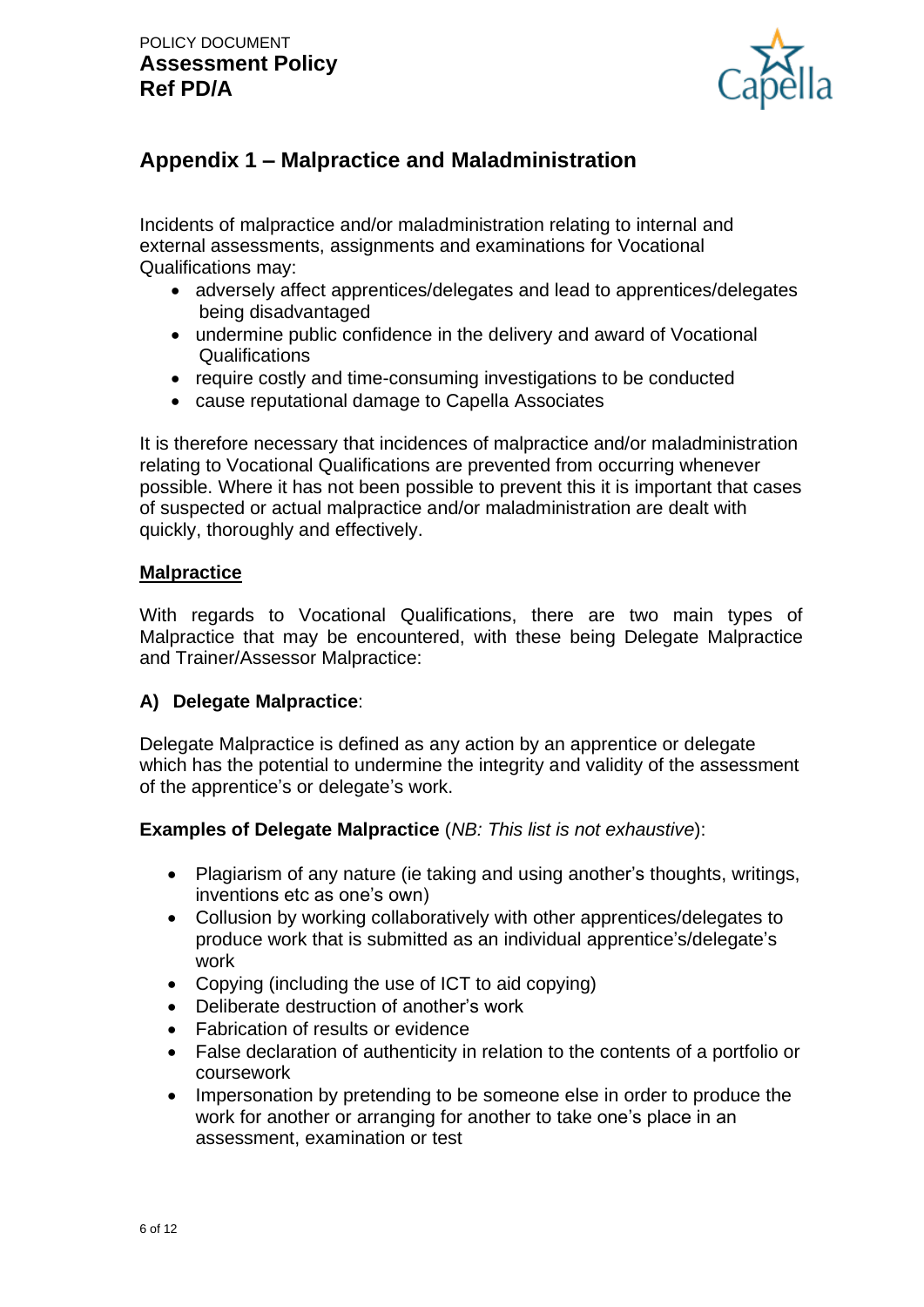

- Inappropriate behaviour during an assessment that causes disruption to other apprentices/delegates (eg shouting, aggressive behaviour and/or language, use of an unauthorised electronic device)
- Inclusion of inappropriate, offensive, discriminatory or obscene material in assessment evidence
- Frivolous content
- Physical possession of unauthorised materials (including mobile phones, electronic devices, notes etc) in the examination room.

# **B) Trainer/Assessor malpractice**:

Trainer/Assessor malpractice is defined as any deliberate action by a Trainer/Assessor which has the potential to undermine the integrity of the vocational qualification.

### **Examples of Trainer/Assessor Malpractice** (*this list is not exhaustive***):**

- Providing improper assistance to apprentices/delegates
- Inventing or changing marks for internally assessed work (coursework or portfolio evidence) where there is insufficient evidence of the apprentice/delegate's achievement to justify the marks given or assessment decisions made
- Failure to keep apprentices/delegates coursework and/or portfolios of evidence secure
- Assisting apprentices/delegates in the production of work for assessment, where the support has the potential to influence the outcomes of assessment (eg where the assistance involves the trainer/assessor producing work for the apprentice/delegate)
- Allowing evidence to be included in an apprentice's/delegate's assignment/portfolio/coursework which the trainer/assessor knows is not the apprentice/delegate's own work
- Facilitating and/or allowing impersonation
- Misusing the conditions for special apprentice/delegate requirements (eg provision of additional time)
- Falsifying records and/or certificates
- Fradulently claiming for a certificate before the apprentice/delegate has completed all the requirements of the assessment
- Failing to comply with awarding body procedures for managing and transferring accurate apprentice/delegate data

### **Maladministration**

In relation to Vocational Qualifications, Maladministration is defined as any nondeliberate activity, neglect or other practice that results in Capella Associates or an apprentice/delegate not complying with the specified requirements for delivery of the qualification, as set out in the relevant Codes of Practice (where applicable).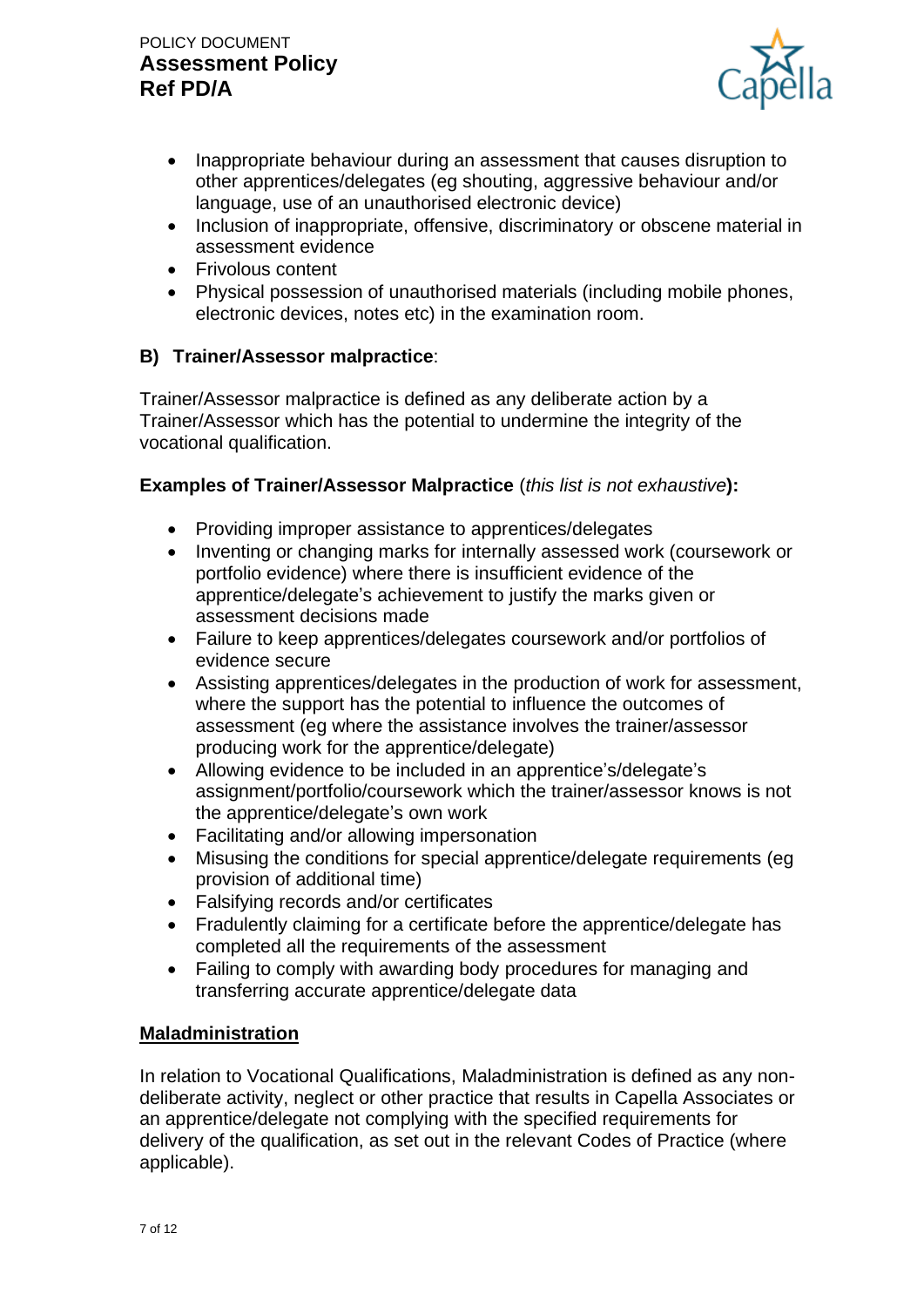

# **Actions that may be taken in response to a concern relating to Malpractice and/or Maladministration**

If an apprentice/delegate, an Associate or a Capella Sub-Contractor, suspects that Malpractice and/or Maladministration relating to an assessment, assignment or examination for a Vocational Qualification has taken place they must raise their concern with the Managing Director or the Operations Director at the earliest practicable stage.

The Managing Director or Operations Director will then:

- Alert the apprentice/delegate's employer
- Obtain written details including information about times, dates, locations and names of potential witnesses
- Conduct an initial assessment (but not investigation) of the allegation
- Alert appropriate organisations (including Awarding Bodies and End Point Assessment Organisations) as appropriate
- For apprenticeships only, notify the ESFA of any circumstances arising in connection with the delivery of Capella obligations under the ESFA Apprentice Agreement for Training Providers which could give rise to legal liability, have an adverse effect on the reputation of the ESFA or call into question Capella's suitability to deliver training to apprentices.
- Agree actions and communicate to all stakeholders.

Once an investigation into a concern has concluded, the Managing Director will undertake a "Lessons Learned Review" to identify and implement improvements such that the likelihood of recurrence is removed or reduced. The Managing Director may seek input from the Capella Advisory Board during any such review.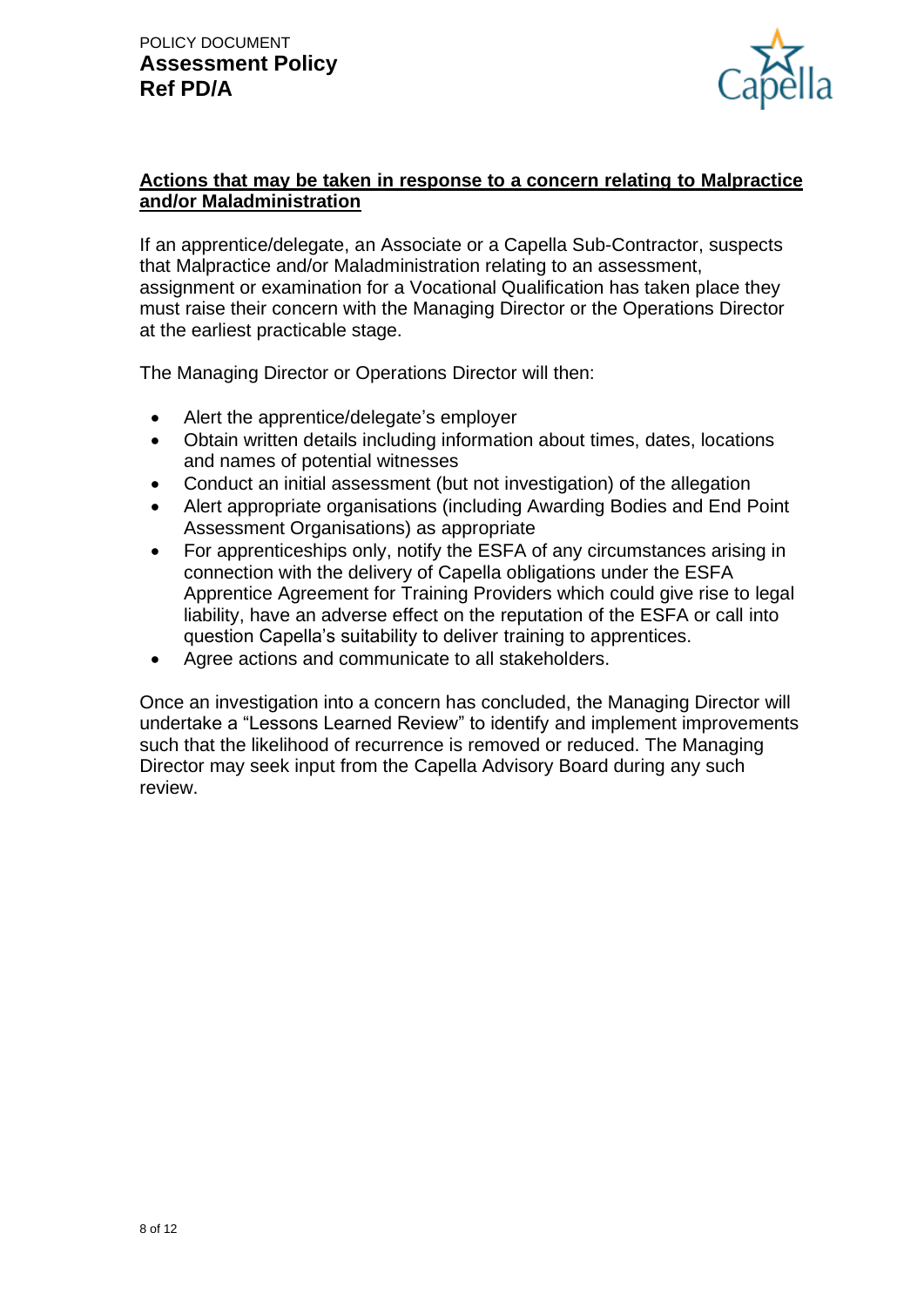

# **Appendix 2 – Citation/Referencing of Texts**

• *Why reference?*

Referencing is an important part of academic work which:

- Helps you to put your work into context and show your understanding of the topic
- Demonstrates the breadth and depth of your research and provides supporting evidence for your ideas, arguments and opinions
- Allows others to identify the sources that you have used, and acknowledges other people's work
- Helps you to avoid plagiarism by making it clear which ideas are your own and which are someone else's.

Plagiarism is when someone presents someone's else's work or ideas as their own, with or without the other person's consent, by incorporating it into their work without full acknowledgement. Plagiarism constitutes malpractice – see Appendix 1 for further information regarding malpractice.

• *When must I reference?*

Every time you refer to the ideas, facts or opinions of another person or group of people in a piece of work you must acknowledge this within your work. This is a key part of good practice in academic writing, and is the case regardless of whether you have quoted directly, indirectly, paraphrased or summarised the work of another person or persons. Failure to do so constitutes plagiarism.

Direct quoting is where you copy an author's text word for word. Direct quotes should always be placed in quotation marks ("……") and should be followed by a citation eg (Smith 2021, p1). Direct quotes should be used sparingly as overquoting can suggest a lack of understanding of the text you are referring to. You may make minor changes to a direct quotation, as long as in doing so you do not change the meaning of the quotation. Further details regarding how to edit direct quotes are available from the information contained in the Reference List at the end of this policy.

In most academic writing, you should generally paraphrase from sources (also referred to as indirect quoting), rather than quoting directly.

• *References and Citations*

When you refer to someone else's work within your work (whether this be by paraphrasing someone else's ideas, summarising them or quoting directly), you must include a citation in the body of your text, as well as including the full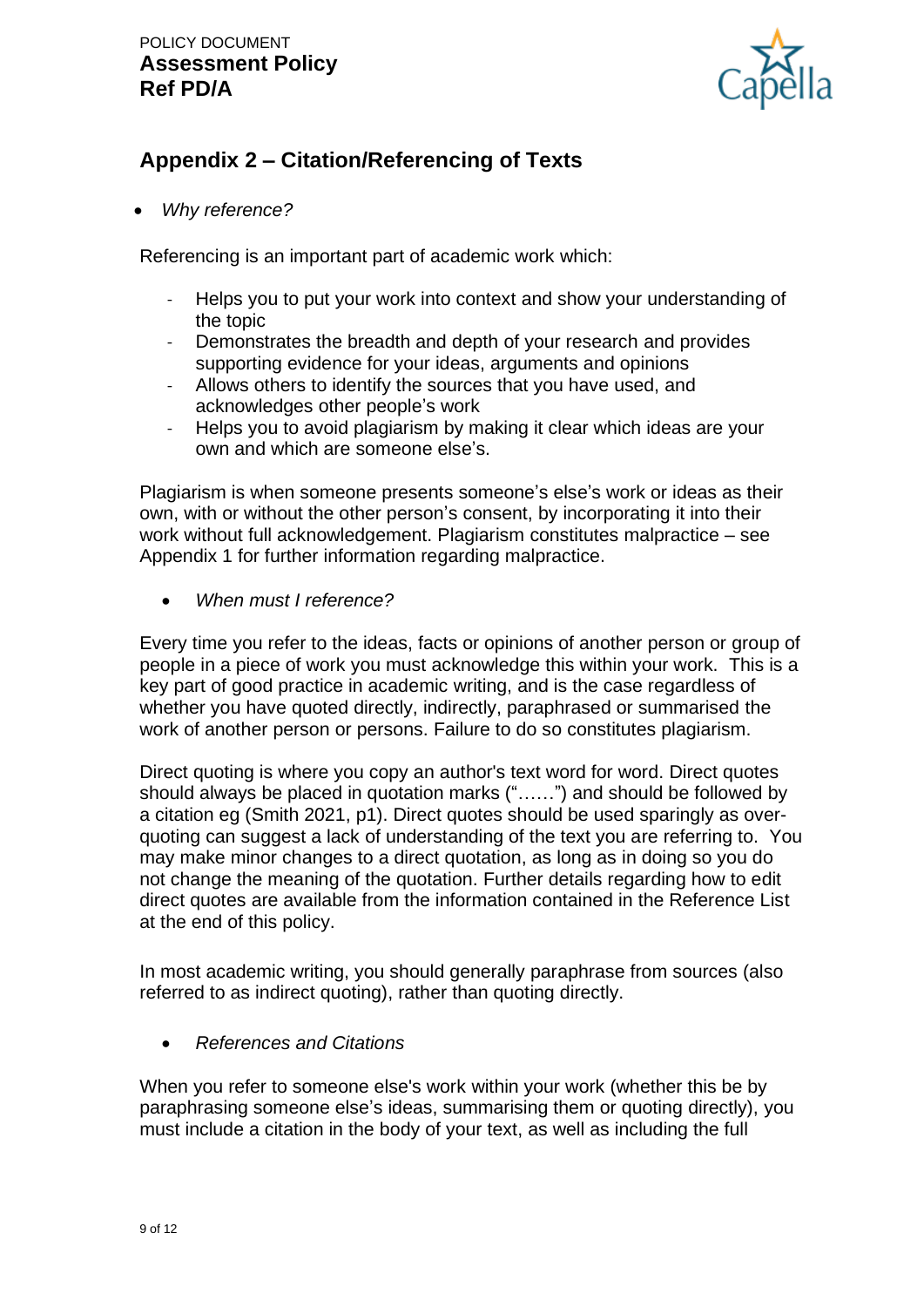

reference at the end of your work. By doing this, you will give the reader enough information to find the source you have consulted.

#### *Citations of Texts*

There are many different ways to cite texts, however the most common method is "Harvard Referencing". Under the Harvard System, sources are cited in short notes in brackets in the text, and a corresponding full reference is included in a list of references at the end of the work. Citations within the body of your text should follow the format below:

- o The surname of the **author(s)** e.g. 'Brown' or 'Smith and Brown'
- o The **date (full year)** of the source e.g. '1987'
- o The specific **page reference** if available/relevant e.g. 'p.23' or 'pp.56- 78'.

Please note that:

- If the author is not known, you should use '**Anon**'.
- If the date is uncertain you should try to give an approximate date that is as accurate as possible. This should appear in square brackets preceded by 'ca.' e.g. **[ca.1990].**
- There should be no comma between the name of the author and the date, but the date and page reference should be separated with commas.
- Page references should be as specific as possible and there should be no space between 'p.' and the page number.
- The particular content of the citation note will depend on the nature of the sentence in which the reference appears. In some instances all three pieces of information (Author's surname, year and page numbers) will be included, however in other instances, for example where the name of the Author has been included in the body of text, only the date and the page reference, or even the page reference alone will be included. See below for an example of each type of citation:

*It has long been argued (Butcher 1990, pp.78-90) that pork and leek sausages are better than pork and apple. However, Neville (2005, pp.56- 98) has recently produced evidence to the contrary.*

Whilst the Harvard System is the most common referencing system used overall, within industry the Chicago Manual of Style referencing system is frequently used. When using the Chicago Manual of Style method of referencing, the author should insert a reference number in square brackets into the main body of their writing immediately after the reference. The reference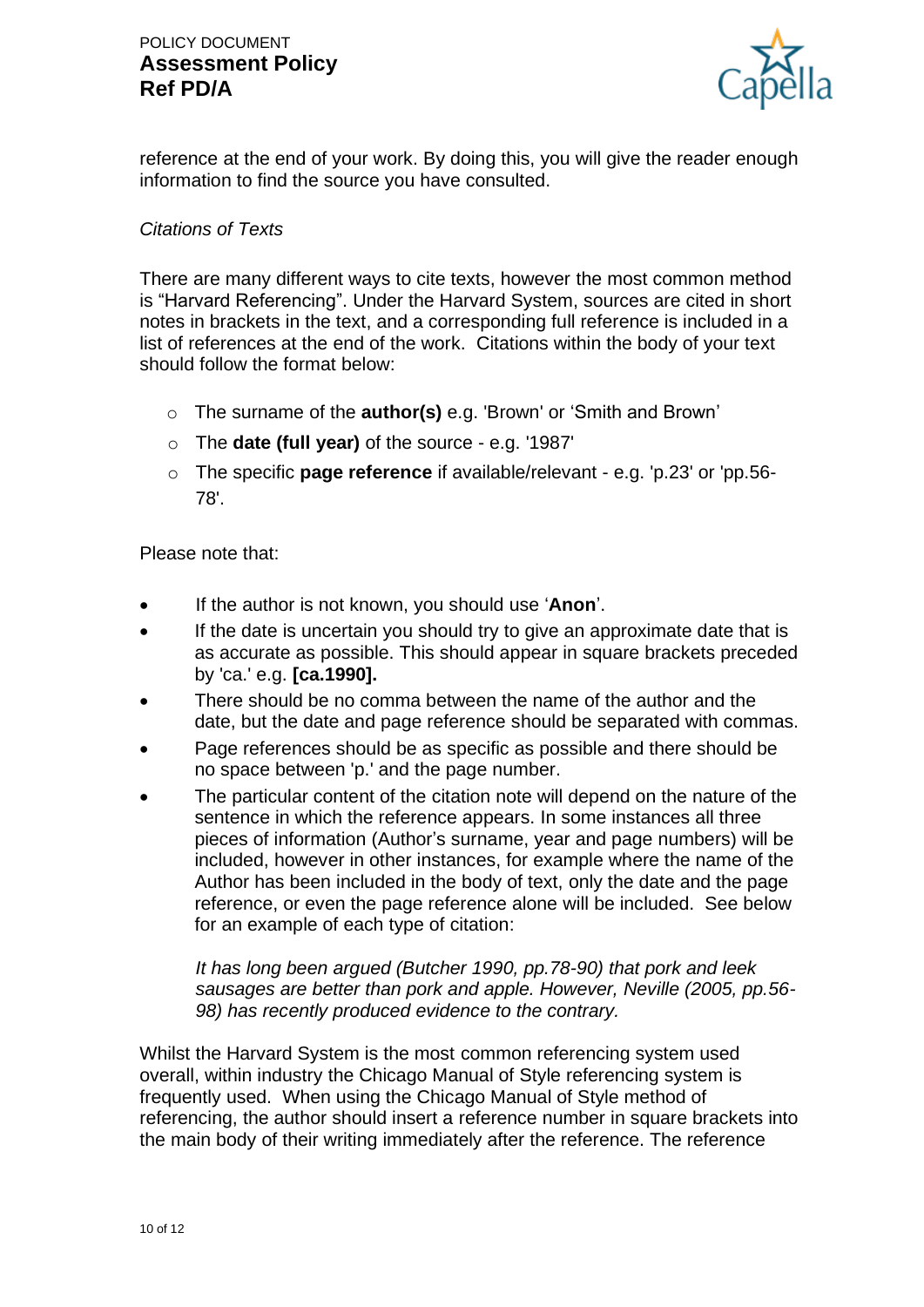

numbers should be used sequentially ie the first reference should be [1], the second reference should be [2] etc. For example:

*"Supplementary restraint systems have been installed in consumer automotive products since the 1990's [1].*

*Control ring friction is an important consideration for efficiency of power units, and can contribute to parasitic energy loss [2].*

#### References

1. Guo, Q. and Liu, B., "Simulation and Physical Measurement of Seamless Passenger Airbag Door Deployment," SAE Technical Paper 2012-01-0082, 2012, doi:10.4271/2012-01-0082.

2. Kunkel, S., Zimmer, T., and Wachtmeister, G., "FrictionAnalysis of Oil Control Rings during Running-In," SAE Technical Paper 2011-01-2428, 2012, doi:10.4271/2011-01-2428.

Further information regarding citation of texts, including:

- further examples of how to cite texts
- examples of how to cite different types of texts (eg books, journals, websites), and
- exercises on citation of texts

are available from the websites detailed in the Reference List at the end of this policy.

#### *Reference Lists*

At the end of your piece of work, you must provide a list of references that contains full details of all of the citations that you have used within your piece of work.

In the reference list, sources should be listed alphabetically by author's surname. Where there are multiple citations by the same author, these should be listed chronologically by year of publication.

*In order to ensure that you capture all of your sources within your piece of work, it is recommended that you take notes as you go along and that you clearly mark where you have quoted directly from the source in order to ensure that you correctly capture all of the references that you have used within the body of your work and the reference list.*